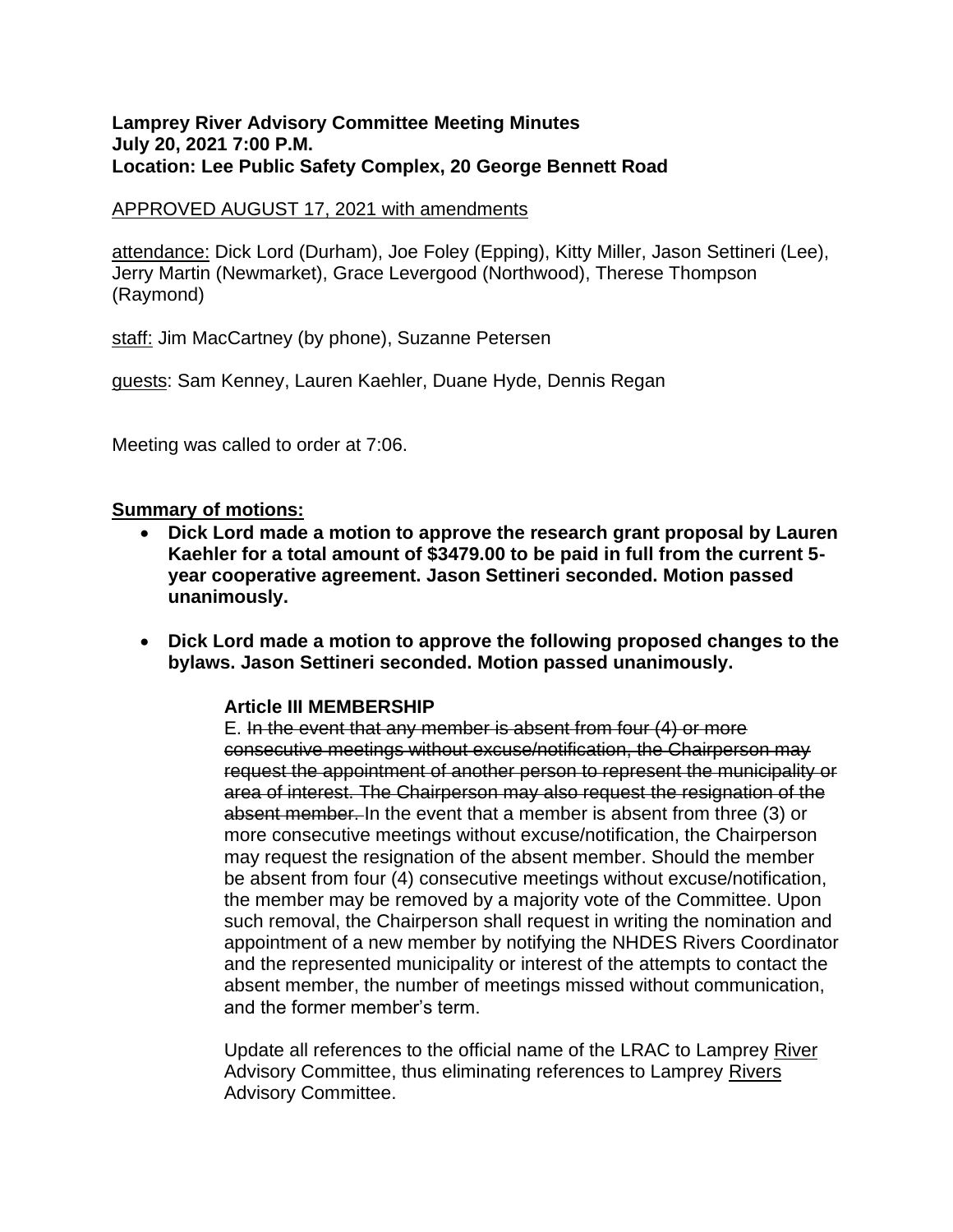### approval of minutes from June 15, 2021:

Dick Lord made a motion to approve the minutes as presented. Jerry Martin seconded. Minutes were approved with 5 yes votes and 2 abstentions.

### financial report

- Bank account reconciliation, year-to-date, and land protection fund reports were shared. Everything was found to be in order.
- It was noted that the full year's rent approved for the NPS staff person had not yet been requested. This will be taken care of immediately.

### Newmarket waterfront improvements, letter of support request, Sam Kenney

The Town of Newmarket has appointed a committee to explore improvements along the waterfront. One of the first suggestions was to seek a grant from the NH Coastal Program to build resilience and improve recreational opportunities. The retaining wall at Schanda park is failing and seems to be a good candidate for a softer, more climate-resilient project. The town would also like to improve access to Heron Point Park and is exploring the possibility of building a pedestrian bridge over the river from downtown to the park. A draft letter of support from LRAC was shared with the group and attendees were very supportive of having the chair sign the letter.

### UNH student research grant proposal, Lauren Kaehler

Original text: This graduate student of LRAC member Anne Lightbody requested funding to support work and equipment to study and model erosion along the Lamprey River. The project will begin soon and end in the fall of 2022. Key goals of the work are as follows:

Revised text: This graduate student of LRAC member Anne Lightbody requested funding to purchase equipment and support work for August and September to study and model erosion along the Lamprey River. The project will begin soon and end in the fall of 2022. The LRAC was asked to provide up-front funding and UNH will provide funding for the remainder of the project. This project requests an exception to the normal LRAC grant funding process (50% upfront, 50% at project's conclusion) due to the timing of the five-year cooperative grant cycle. Key goals of the work are as follows:

- Create a high-resolution topographic map of the river channel and floodplain in the study sites.
- Install bank pins to monitor riverbank retreat.
- Install stage loggers to record timing and magnitude of flood events at study sites.
- Share all findings with the LRAC.

**Dick Lord made a motion to approve the research grant proposal by Lauren Kaehler for a total amount of \$3479.00 to be paid in full from the current 5 year cooperative agreement. Jason Settineri seconded. Motion passed unanimously.**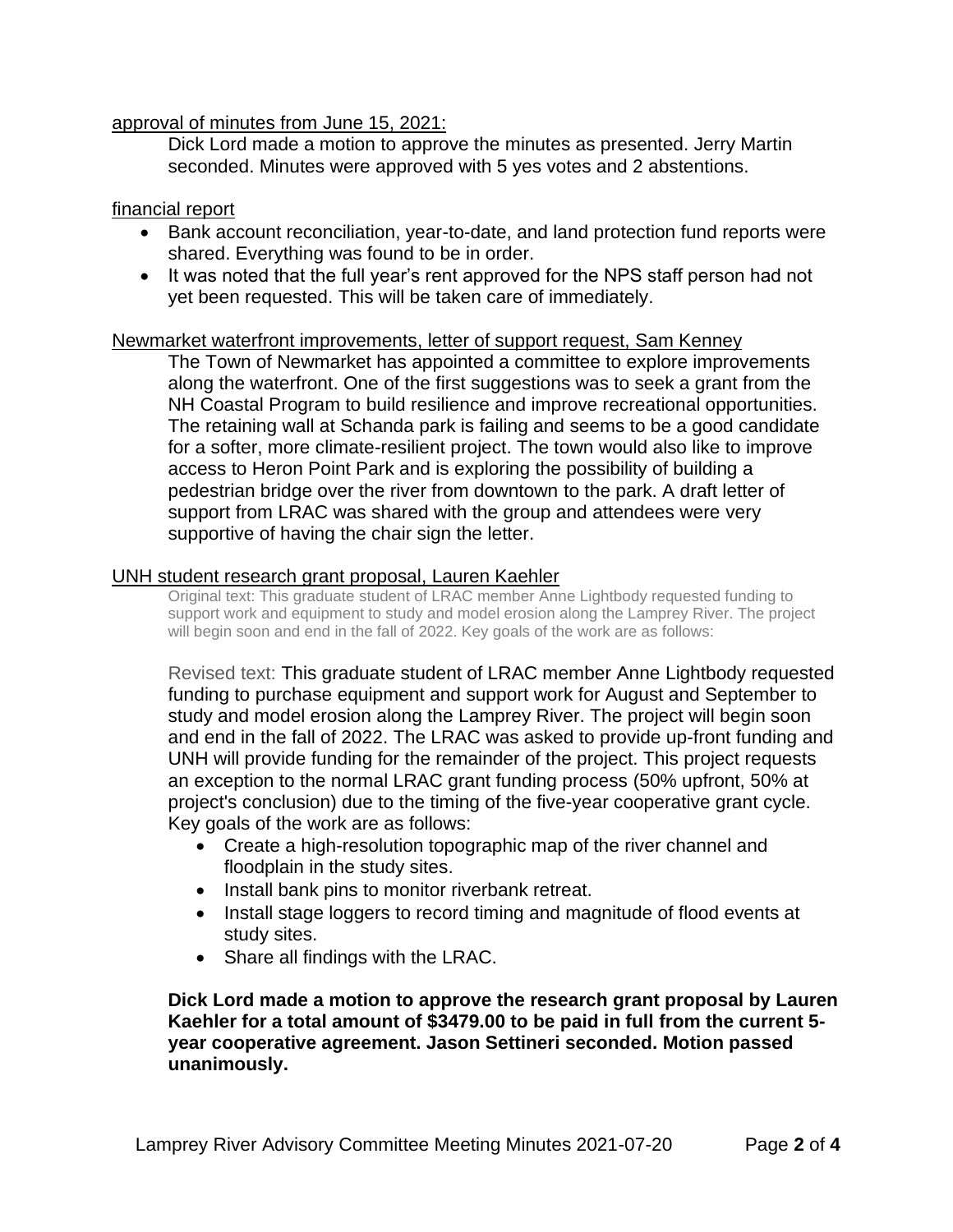## land protection funding request from SELT, Duane Hyde:

SELT has been working with two landowners in Epping and Lee to acquire some significant property along the main stem Lamprey River. Several funding sources have been identified. SELT requested LRAC's support when the time comes to apply for funding from these sources. All attendees were eager to help and agreed that LRAC would provide letters of support.

### workgroup updates

- grants
	- o bacterial tracking- Steve Jones shared an interim report that covers four sample dates for the four test sites. All continue to show levels of fecal bacteria that exceed state limits. Moonlight Brook in Newmarket was the only site that consistently indicated the presence of human fecal contamination. All sites showed evidence of dog fecal bacteria.
	- o Little River trail- The wetlands permit application does not seem to have been submitted yet and is key to the whole project. The grantee will be encouraged to make sure this happens at the earliest opportunity.
	- $\circ$  Wiswall water quality Bill McDowell shared an update that new sensors have arrived and will be installed shortly. Good progress is being made on enabling real-time data sharing with the public via the internet.
- outreach- n/a
- recreation-n/a
- history-n/a
- wildlife-n/a

# project review:

Four projects were reviewed prior tonight's meeting:

- Epping, amendment to 35-39 Ladds Lane, AoT
- Newmarket, 34 Smith Garrison Rd, shoreland
- Raymond, 4 Freetown Road, AoT
- potential Raymond project, 236 Rte. 27

# proposed bylaws change for non-participating LRAC representatives—final vote

# **Dick Lord made a motion to approve the following proposed changes to the bylaws. Jason Settineri seconded. Motion passed unanimously.**

# **Article III MEMBERSHIP**

E. In the event that any member is absent from four (4) or more consecutive meetings without excuse/notification, the Chairperson may request the appointment of another person to represent the municipality or area of interest. The Chairperson may also request the resignation of the absent member. In the event that a member is absent from three (3) or more consecutive meetings without excuse/notification, the Chairperson may request the resignation of the absent member. Should the member be absent from four (4) consecutive meetings without excuse/notification, the member may be removed by a majority

Lamprey River Advisory Committee Meeting Minutes 2021-07-20 Page **3** of **4**